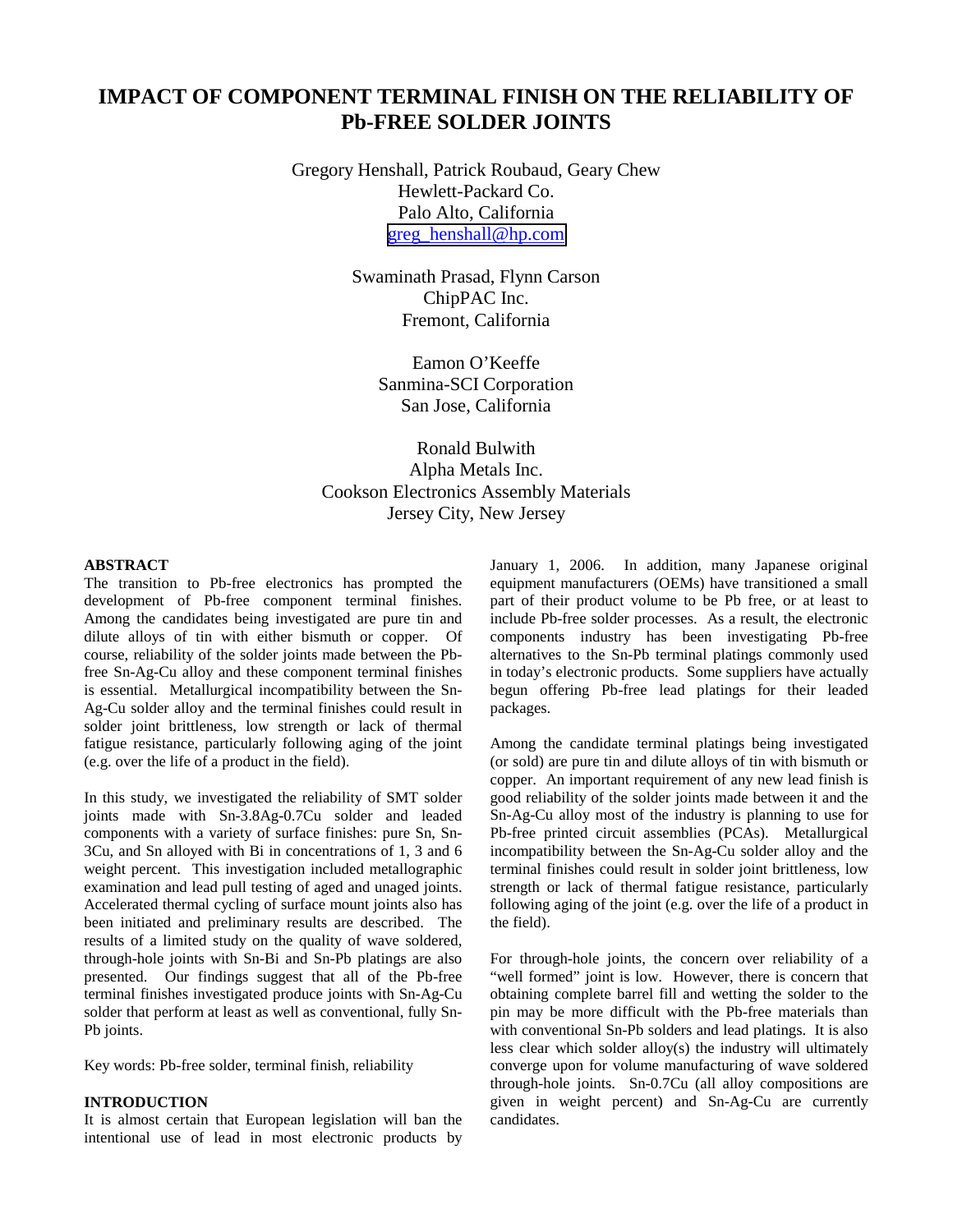In this study, we investigated the reliability of SMT solder joints made with Sn-3.8Ag-0.7Cu solder and leaded components with surface finishes of pure matte Sn, Sn-3Cu, and Sn alloyed with Bi in concentrations of 1, 3, and 6 weight percent. These are among the common finishes being considered in the electronics industry as replacements for Sn-Pb. This investigation included metallographic examination and lead pull testing of aged and unaged joints. Accelerated thermal cycling of surface mount joints also has been initiated.

For plated through-hole (PTH) joints, we studied fillet shape and wetting of the solder to the lead. Investigation of PTH joints was made for two lead finishes, Sn-10Pb and Sn-3Bi, and for two Pb-free solder alloys, Sn-4.0Ag-0.5Cu and Sn-0.7Cu. Results of the wetting and barrel fill analyses were compared to those from control joints using Sn-Pb plating and eutectic Sn-Pb solder.

# **EXPERIMENTAL MATERIALS AND PROCEDURES Test Vehicle**

The SMT experiments were performed on test assemblies employing a double-sided printed circuit board (PCB) designed especially for this investigation. The top side of the board (side A) was used to test six SMT package types: TSOP-32, MQFP-208, PBGA-388, PLCC-32, SOIC-8, Tape CSP-48. The bottom side (side B) had eight locations, four for the MQFP-208 and four for the SOIC-8 packages. The lead frame alloy for the MQFPs studied in detail here was copper C7025. The board design details are provided in Table 1.

| <b>PCB</b> Dimensions | $203 \times 145$ mm     |  |
|-----------------------|-------------------------|--|
| <b>PCB</b> thickness  | 62 mils                 |  |
| PCB layers            |                         |  |
| PCB pad design        | Non solder mask defined |  |
| PCB pad finish        | OSP copper              |  |

**Table 1.** Features of the SMT board design.

The PCBs to be used in lead-free products employing Sn-Ag-Cu solders will have to withstand the associated high reflow temperatures, thereby imposing a higher stress on the board layers. For this reason the standard FR-4 board was not used for the experiments. Instead, a polyclad material was used as a base. The coating on the copper pads consisted of organic solderability preservative (OSP).

Assembly of SMT components was performed at the Sanmina-SCI facility in San Jose, California. The Pb-free PCAs were assembled with the Sn-3.8Ag-0.7Cu (SAC) solder. The maximum reflow temperature on the board reached 245 °C for the top (side A) and 250 °C for the bottom (side B), as measured on the PCB. Maximum component temperatures were slightly lower, ranging from 237 – 245 °C. Time over the solder melting point of 217 °C ranged from 46 – 70 s, depending on location. The control boards were assembled with eutectic Sn-37Pb solder using conventional methods.

The PTH components were assembled separately at the Cookson-Speedline facility in Camdenton, Missouri. Wave soldering was performed on Ni/Au-coated PCBs with one PDIP-24 component on each board. Alphametals NR 330 flux was used with eutectic Sn-Pb control and two Pb-free solders: Sn-4.0Ag-0.5Cu and Sn-0.7Cu. The solder bath temperature was  $260 - 273$  °C. The leads of the PDIP-24 packages were coated with either a conventional Sn-10Pb plating or with a Sn-3Bi plating. 10 assemblies with each solder/plating combination were manufactured. Some nonwetting was observed on the Ni/Au-coated PCB pads but no evidence of non-wetting of the leads was observed during manufacturing.

# **Aging and Microstructural Analysis**

Aging of the SMT joints was performed to accelerate the conditions that typical solder joints may be subjected to during their service life. The goal was to see what changes to the solder joint microstructure and, especially, the intermetallic layer thicknesses, take place over time at elevated temperature. This information was then combined with the mechanical test data to provide an understanding of how the various lead platings influence the long-term reliability of SMT joints.

Aging of the SMT assemblies was performed in air. The aging was performed at temperatures of 125 °C, 150 °C and 175 °C for times of 1, 2, 4, 8, 16, and 32 days. Analysis of the effect of aging on solder joint microstructure was performed only on the MQFP-208 packages, which are assumed to be representative of the other leaded packages. One or two leads from unaged packages or those aged at each temperature for 4, 8, and 32 days were examined for the analysis presented later in this paper. The joint metallurgies examined include: Sn-37Pb solder with Sn-10Pb plating (SnPb/SnPb), Sn-3.8Ag-0.7Cu solder with matte Sn plating (SAC/Sn), Sn-3.8Ag-0.7Cu solder with Sn-3Bi plating (SAC/SnBi), and Sn-3.8Ag-0.7Cu solder with Sn-3Cu plating (SAC/SnCu). The impact of aging on array packages was not included in this study but has been reported for PBGA-388 packages elsewhere by the authors [1].

# **Lead Pull**

Pulling of the SMT leads from the PCB was used to measure the strength of the joints for each of the lead platings investigated. The impact of aging on lead pull strength was also studied. To keep the scope manageable, this investigation was performed only on the QFP-208 packages in the unaged condition and after aging 8 days at 125, 150 and 175 °C.

To accomplish the lead pull, the package body was first removed from the leads. This process was performed using a machinists mill and a small, circular diamond saw to ensure consistent cutting of the leads from the package body in a way that did not damage the joints. Lead pull testing was performed on an Instron Model 8848 microtester. A specially prepared pair of pneumatically-actuated needle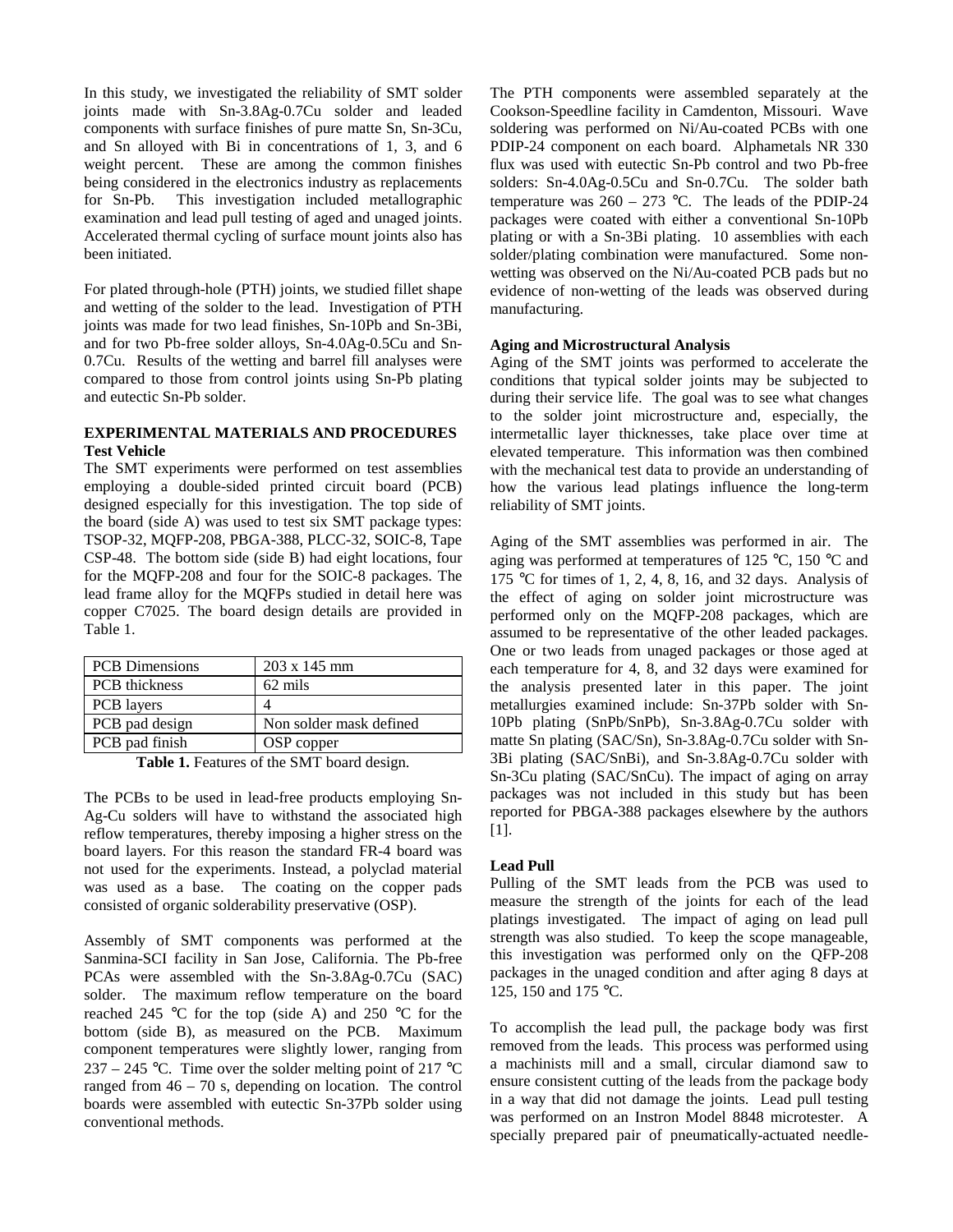nose pliers was used to grip each lead for pull testing. Fig. 1 shows the experimental set-up used for pull testing. 20 leads were pulled for each package to provide a statistical distribution of joint strengths. Each lead was pulled orthogonal to the surface of the PCB at a fixed displacement rate of 0.25 mm/min. Load and crosshead displacement data were collected on a PC and analyzed to provide the maximum load and the extension at failure for each lead. Selected fracture surfaces were examined in a JEOL Model JSM-IC848A scanning electron microscope (SEM).



**Figure 1**. Experimental set-up for lead pull testing.

#### **Accelerated Thermal Cycling**

To investigate the resistance of the SMT solder joints to thermal fatigue, accelerated thermal cycle (ATC) testing was performed. The accelerated cycle conditions were:  $-40$ °C to +125 °C with a 60 minute cycle (15 minute ramps and dwells). A sample size of 24 for each package type was selected to provide a reasonably accurate determination of the Weibull slope and characteristic life (defined as 63% failure) while keeping the test size manageable. Each of the components had a single daisy chain and was considered to fail when the daisy-chain resistance rose above a critical value. Thermotron<sup>®</sup> temperature chambers equipped with Hewlett-Packard E1346A data acquisition systems were used for continuous monitoring of the daisy chain resistances.

#### **EXPERIMENTAL RESULTS AND DISCUSSION Joint Microstructure and Intermetallic Growth**

The as-assembled microstructures were consistent with what has been previously reported [1,2], both for the Sn-Pb and Pb-free joints. The Sn-Pb joints exhibited thin intermetallic layers at the interface with both the PCB pad and the component leads. These IMC layers had a "scalloped" shape [2] and a thickness of approximately  $1.5 - 1.6 \mu m$ . Figure 2 shows a typical example of the microstructure of the as-assembled Pb-free joints. Note the highly irregular, scalloped interface between the intermetallic compound (IMC) and the SAC solder. Also typical of all the asassembled microstructures is that only the  $Cu<sub>6</sub>Sn<sub>5</sub>$  phase is visible. Compared to SnPb joints, the SAC joints had somewhat thicker PCB/solder intermetallic layers in the asassembled conditions,  $2.3 - 2.9 \mu m$ , which is consistent with an earlier study [1]. There was a greater dependence of IMC thickness on the plating alloy at the lead/solder interface than at the PCB/solder interface. The IMC thickness ranged from 1.6 µm for the Sn-coated leads to 3.2 µm for the SnCu-coated leads.



**Figure 2**. Microstructure of a SAC/SnCu joint in the asassembled condition.



**Figure 3**. Microstructure of a SnPb/SnPb joint following aging at 175 °C for 4 days.

Aging of the Sn-Pb joints produced growth of the intermetallic layer in a way typical of what has been reported by others [1-3]. Specifically, at the PCB interface, the Cu<sub>3</sub>Sn phase becomes apparent between the copper pad and the  $Cu<sub>6</sub>Sn<sub>5</sub>$  phase, Figure 3. (Note: independent verification of these phase compositions was not made in this investigation. Rather, they were inferred from the Cu-Sn phase diagram and from earlier studies [2,3].) Since this behavior has been well documented [2,3], no attempt was made to measure the two layers separately. All IMC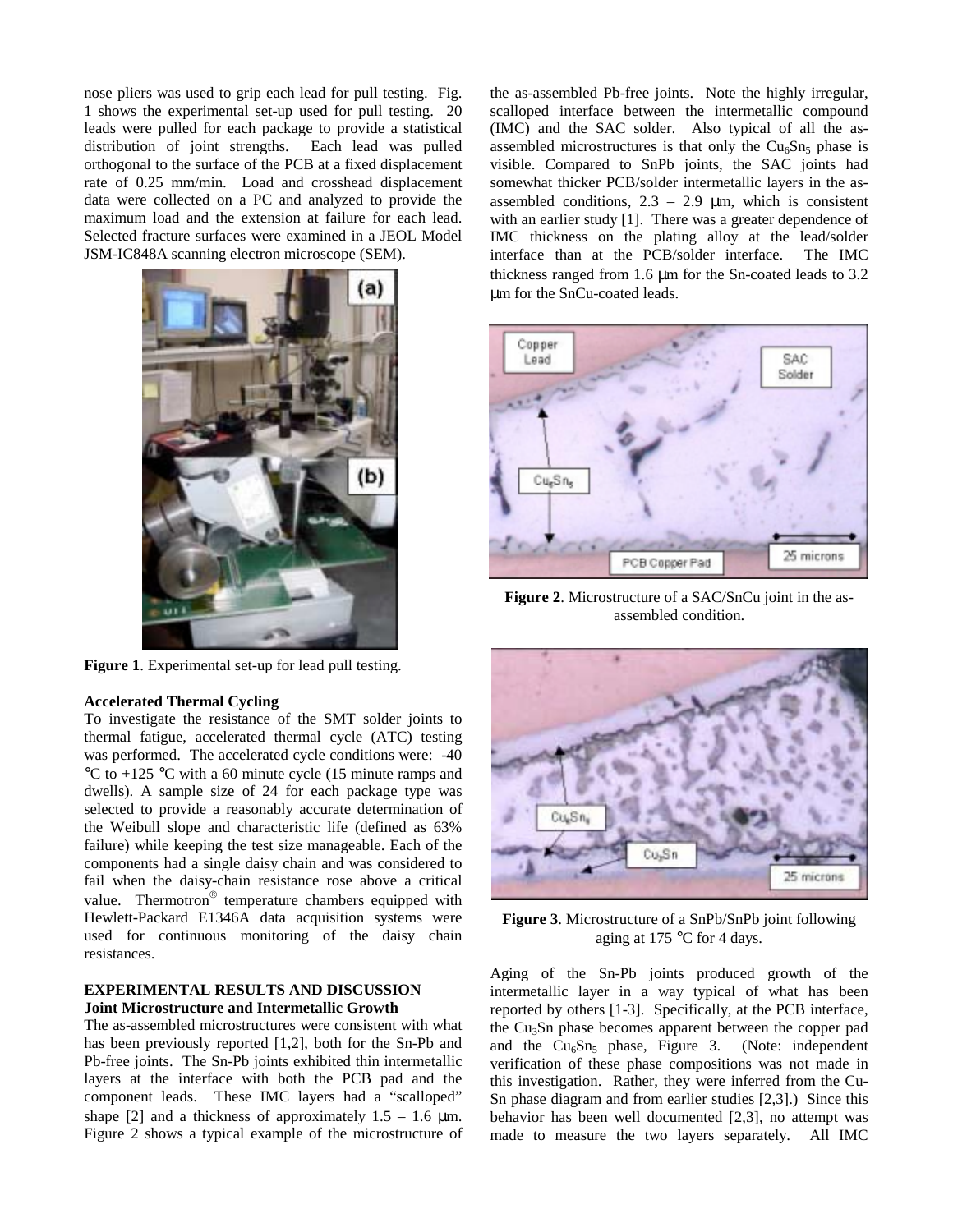thickness measurements were made to include both layers (if both were present). Interestingly, the  $Cu<sub>3</sub>Sn$  phase did not become apparent at the lead/solder interface under any of the aging conditions. IMC growth at this interface was also somewhat less than at the PCB interface for the SnPb/SnPb joints. This difference may be due to the fact that the SAC joints are at a lower homologous temperature than the SnPb joints for any given aging condition. Also note that for both locations, the interface between the  $Cu<sub>6</sub>Sn<sub>5</sub>$  and the solder remained rough but the scalloped appearance diminished as the layers became thicker.

Growth of the intermetallic compounds in the Pb-free joints was somewhat more complex than in the Sn-Pb joints. Figure 4 illustrates a typical microstructure for the aged Pbfree joints. At the PCB interface, the total IMC growth rate (including both  $Cu<sub>3</sub>Sn$  and  $Cu<sub>5</sub>Sn<sub>6</sub>$ ) appears to be slightly less than in the Sn-Pb joints. This finding is illustrated by the data given in Figure 5 for the intermediate aging temperature of 150 °C.



**Figure 4**. Microstructure of a SAC/Sn joint following aging at 150 °C for 8 days.



**Figure 5**. Total intermetallic layer thickness at the PCB/solder interface as a function of aging time at 150 °C.

At the component lead/solder interface, the IMC growth rate varied among the different Pb-free alloys, as shown in Fig. 6. The IMC growth rate for the SAC/Sn and SAC/SnCu joints was similar to that for the SnPb/SnPb joints. The growth rate for the SAC/SnBi joints was slightly larger than

for the other joints for intermediate aging treatments, and then became much larger for severe aging conditions (e.g. 150 °C for 32 days and 175 °C for 8 days). In fact, the IMC layer became so thick at the most extreme aging treatments that cracks formed in the layer, Fig. 7. It is not known whether these cracks were formed during aging or during preparation of the metallographic sample, but they are an indication that the IMC layer is brittle when it becomes thick. Cracks in the Sn-Bi coating at the bend of unassembled QFP leads have also been observed by Schroeder [6]. The reason for the higher growth rate in the SAC/SnBi joints after severe aging is not known. Microchemical analysis performed in the scanning electron microscope (SEM) did not reveal any Bi within the layer. One possible reason for the high growth rate is that Bi in the Sn solid solution increases the diffusion rate of Cu, and thus increases the rate of IMC growth. Resolution of this issue, however, was beyond the scope of this investigation.



**Figure 6**. Total intermetallic layer thickness at the component lead/solder interface as a function of aging time at 150 °C.



**Figure 7**. Cracks in the IMC layer for a SAC/Sn3Bi joint aged at 150 °C for 32 days. The thickness of this layer is approximately 34 µm.

Based on the data generated in this investigation, estimates of the IMC growth kinetics can be made. Since only three temperatures were studied and the aging time was limited to 32 days, this study does not constitute an exhaustive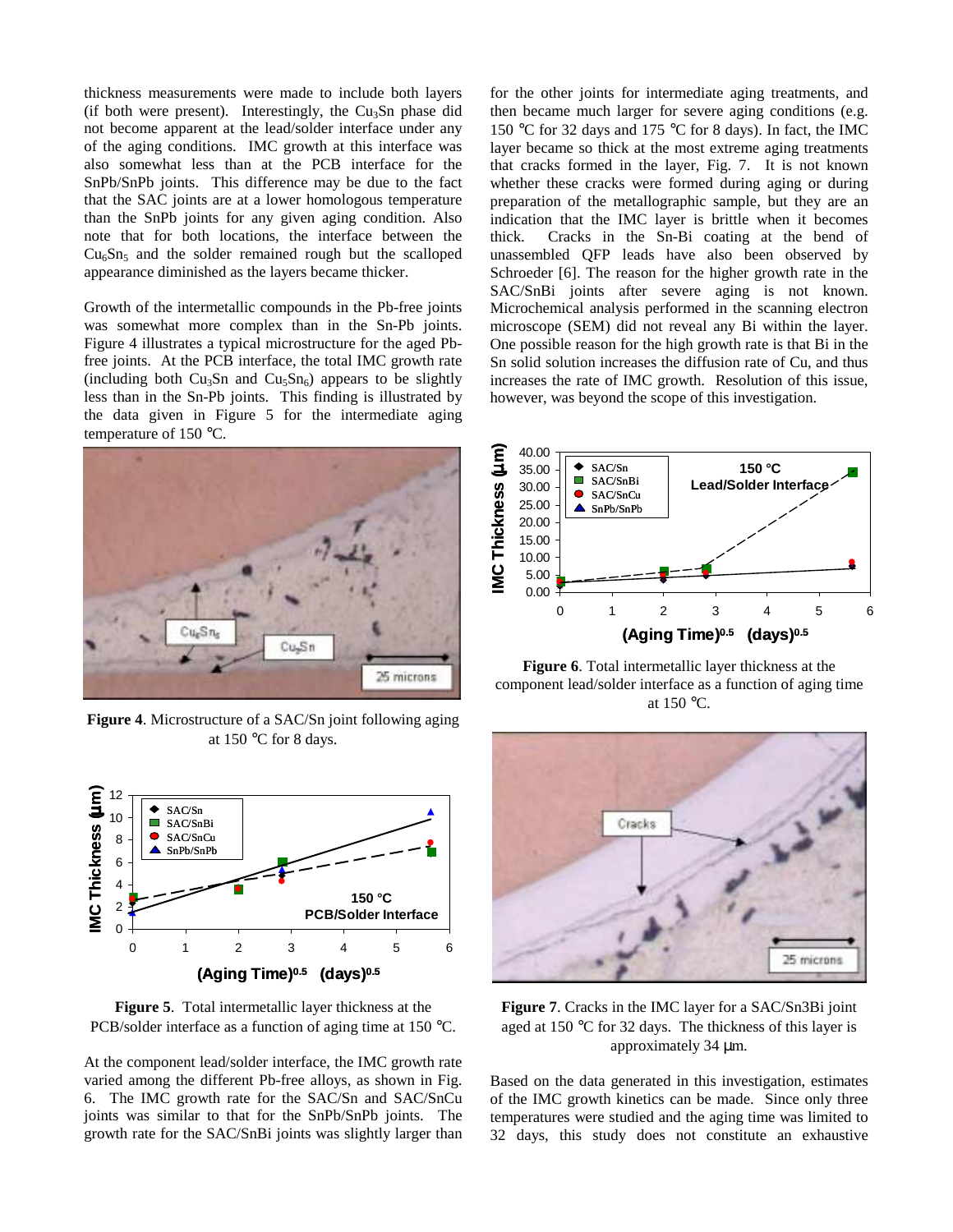investigation of IMC growth kinetics in Pb-free joints. Thus, the results obtained here must be considered estimates.

Following the work of Vianco, et al. [3], it was assumed that the total IMC growth rate follows the equation:

$$
w(t) = w_0 + A t^n \exp(-Q/RT)
$$
 (1)

where  $w(t)$  is the total IMC layer thickness at time *t*,  $w_0$  is the initial thickness, A is a constant, n is the time exponent of the growth rate, Q is the apparent activation energy for growth, R is the universal gas constant, and *T* is the aging temperature in Kelvin. As shown in Figs. 5 and 6, the data generated in this study suggest that making the assumption  $n = \frac{1}{2}$  (diffusion-controlled growth) is reasonable, except for the Sn-Bi lead finish at long aging times. Solving eqn. (1) for the growth rate as a function of *T* at constant aging time gives:

$$
\ln[w(t^*) - w_0] = \ln[A(t^*)^n] - (Q/R)(1/T) \tag{2}
$$

where  $t^*$  denotes that  $t$  is held constant for this analysis. This equation indicates that a plot of the natural logarithm of the change in IMC thickness as a function of 1/*T* should yield a straight line of slope  $-(Q/R)$ . Figure 8 shows an example of such a plot for SAC/Sn joints aged 8 days at a range of temperatures. The values of Q for total IMC growth at the PCB/solder and component lead/solder interfaces are given in Table 2.



**Figure 8**. Data for IMC growth on the lead of a SAC/Sn joint aged for 8 days plotted to reveal the apparent activation energy for IMC growth, Q.

| Solder     | <b>Lead Finish</b> | <b>PCB/Solder</b> | Lead/Solder |
|------------|--------------------|-------------------|-------------|
| Alloy      | Alloy              | Q (kJ/mol)        | Q (kJ/mol)  |
| SnPb       | SnPb               | 65                | 68          |
| <b>SAC</b> | Sn                 | 68                | 69          |
| <b>SAC</b> | Sn <sub>3</sub> Bi | 97                | 137         |
| <b>SAC</b> | SnCu               | 79                | 109         |

**Table 2**. Apparent activation energy results.

The value of Q for the Sn-Pb joints is essentially the same for both interfaces. The value of 65 – 68 kJ/mol is somewhat higher than the value of 45 kJ/mol measured earlier by the authors [1] and by Vianco et al. [3]. The apparent activation energy measured for the SAC/Sn joints is very similar to that for the Sn-Pb joints, both in magnitude and in the fact that it is essentially the same for both interfaces. This is not the case for the other two Pbfree joints. For the SAC/SnCu joints, Q at the PCB/solder interface is about 20% higher than for the SAC/Sn or SnPb/SnPb joints. Given the difficulty in making thickness measurements, this difference may be due to experimental error. The value of Q for the lead/solder interface is about 60% larger than the corresponding value for the SAC/Sn. It is unlikely that this difference is due to experimental error. For the SAC/SnBi joints, the activation energies are even larger. At the PCB/solder interface, Q is about 50% larger for the SAC/SnBi joints than for the SAC/Sn or SnPb/SnPb joints. At the component lead/solder interface, Q for the Bicontaining joints is about twice that of the SnPb/SnPb or SAC/Sn joints. These large differences are consistent with the remarkably different growth rates observed for the SAC/SnBi joints shown in Fig. 6. At this time, it is not clear why the activation energies for total IMC growth vary depending on the joint metallurgy. It is noteworthy, however, that the Sn-3Bi and Sn-3Cu surfaces are much rougher than the matte Sn and Sn-10Pb surfaces prior to assembly [6], suggesting that diffusion may be more rapid at these surfaces. Clearly, this issue warrants further study.

#### **Lead Pull Strength**

The impact of the microstructural changes, particularly the IMC thickness, on the strength of the QFP solder joints was investigated by lead pull testing. Joints were tested in the unaged condition and after aging 8 days at 125, 150, and 175 °C.

Three types of failure modes were observed, as illustrated in Fig. 9(a). Type 1 failures were characterized by a monotonic increase in load, *P*, with increasing displacement,  $\delta$ . The lead then separated from the solder suddenly, and the load dropped to zero. Type 2 failures, which were most common for the 150 °C aging treatment, had a more complex shape. For this mode, *P* initially rose with increasing  $\delta$ , then dropped to an intermediate "plateau" prior to final fracture. Observation of Type 2 failures showed that the initial drop in *P* was associated with fracture at the heel of the joint. During the plateau, a crack continued to propagate near the lead/solder interface until it reached the toe and the load dropped to zero. Type 3 failures were characterized by low loads, low displacements and a *P*  $-\delta$  curve in which the load peaked prior to final fracture. For all three failure modes, fracture occurred near the lead/solder interface, never near the solder/PCB pad interface. Finally, in cases where peak loads were high, pads occasionally pulled out of the polyclad. These pull-out failures were not used in the analysis of lead pull behavior.

It has been shown in previous work [4] that  $P_{\text{max}}$  alone is not the best indicator of the mechanical integrity of a joint in lead pull testing. The energy required to fracture the joint, or the "toughness," is another key parameter. Therefore,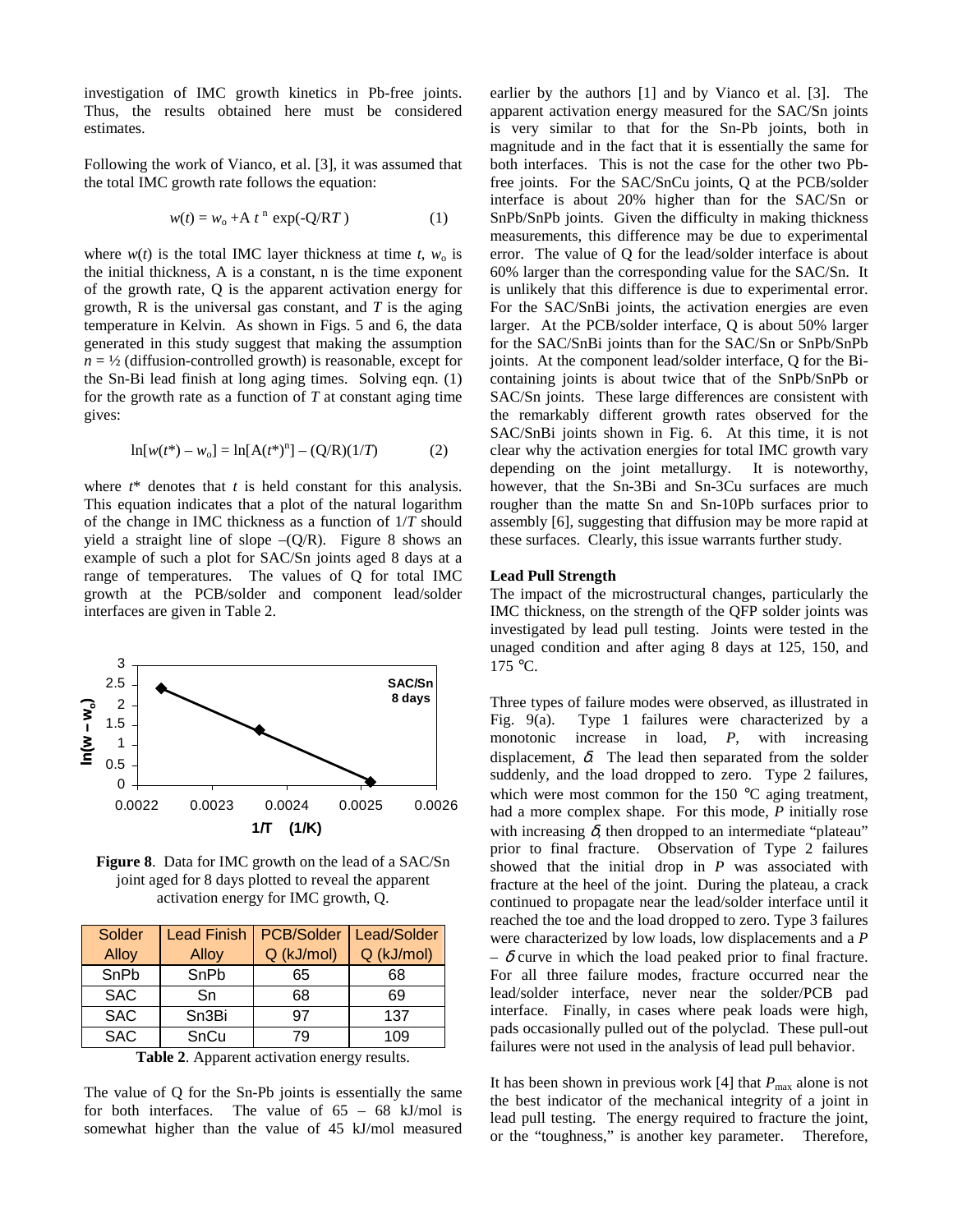we have estimated the toughness of the joints for Type 1 failures as shown in Fig. 9(b). Rigorously, the toughness is given by the area under the true stress – true strain curve, which would be difficult to assess given the complex geometry of the joints. However, assuming the joints have a relatively consistent geometry, the toughness is proportional to the area under the  $P - \delta$  curve. To simplify the measurement of toughness further, we estimated this area only for Type 1 failures. As shown in Fig. 9(b), this was accomplished by calculating the area of the triangle defined by  $P_{\text{max}}$  and the displacement at failure,  $\delta_{\text{max}}$ . Examination of the  $P - \delta$  curves showed that this methods underestimates the area consistently by about 20% but should provide for a comparison among the different solder joint metallurgies and aging treatments. Furthermore, we report here the average toughness for many individual leads (up to 20, depending on how many Type 1 failures occurred). For Type 2 and Type 3 failures, no effort was made to measure the area under the  $P - \delta$  curves but both the peak load and displacement at failure are reported.



**Figure 9**. Schematic illustrations of (a) the three failure modes observed and (b) the method used to estimate toughness for Type 1 failures.

Figure 10(a) shows the average  $P_{\text{max}}$  values for Type 1 failures only. Data for each type of joint studied are given as a function of aging treatment. The standard deviation in peak load was small, approximately corresponding to the height of the plotting symbols, so "error bars" are omitted for clarity. The key finding is that the SAC joints are as strong or stronger than the SnPb/SnPb joints under all aging conditions up to 175  $\degree$ C, where the IMC layers become quite thick, on the order of  $10 \mu m$  or greater. Thus, these data suggest that aging of the joints has minimal impact on the strength of the joint until the IMC layer becomes quite thick. For example, the data at  $150^{\circ}$ C show that the joints maintain their strength relative to the as-assembled values and that the Pb-free joints remain stronger than the SnPb/SnPb joints. IMC layer thicknesses in this case are  $4.5 - 7 \mu m$ .

Figure 10(b) presents the estimated toughness data for Type 1 failures only. There is greater scatter in the  $\delta_{\text{max}}$  data than the  $P_{\text{max}}$  data, so the estimated toughness plot shows more scatter than is shown in Fig. 10(a). Standard deviation "error bars" are given for the  $150^{\circ}$ C data as an indication of this scatter. There was a similar amount of scatter for the unaged joints and for those aged at 125 °C (error bars omitted for clarity). Again, in the unaged condition the toughness of the Pb-free joints is greater than or equal to that of the SnPb/SnPb joints. These toughness values are maintained up to the 150 °C aging treatment, at which point the IMC layers are  $4.5 - 7 \mu m$  thick compared to  $2 - 3 \mu m$ in the as-assembled condition. The Pb-free joints show estimated toughness values equal to or greater than those for the SnPb joints up to and including the 150  $\degree$ C aging treatment. The exception to this is the SAC/SnCu joint aged at 125 and 150 °C, which is likely a result of scatter in the data. Consistent with the  $P_{\text{max}}$  data, the toughness values fall significantly for all the joint types for the  $175 \text{ °C}$  aging treatment. In this case, the IMC thickness ranges from 10 –  $20 \mu m$ . It is unlikely that joints in service would ever grow IMC layers this thick since products are typically specified to operate at temperatures below  $50 - 70$  °C, depending on the type of product. In addition, 175 °C corresponds to a homologous temperature of 0.914, and such high temperatures may activate mechanisms not relevant for those at which products operate in service.



Figure 10. For Type 1 failures only, the maximum load (a) and estimated toughness (b) of QFP solder joints subjected to four different aging conditions.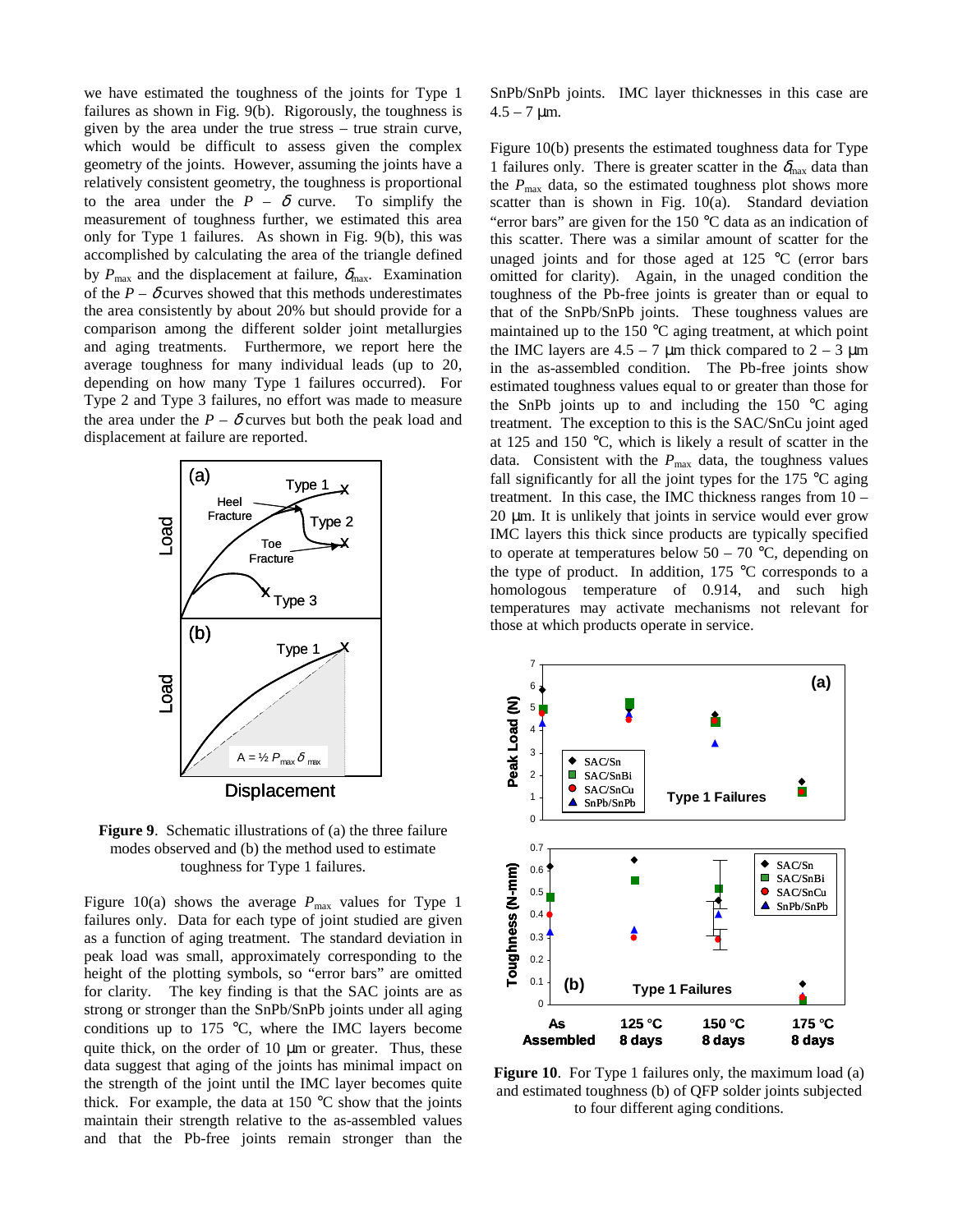If we include all the failure modes in the analysis, the trends described above are mostly unchanged. Figure 11 presents the maximum load and failure displacement data as a weighted average from all three failure modes. Figure 11(a) shows some evidence for a small drop in  $P_{\text{max}}$  for the 150 °C aging condition that was not as evident in the Type 1 data. Compared to the unaged conditions,  $P_{\text{max}}$  has dropped between 15% (SAC/SnCu) and 40% (SAC/SnBi). Still, within experimental error, the Pb-free joints show strengths greater than or equal to that of the SnPb joints for all aging conditions. The failure displacement data exhibit considerable scatter. However, it appears clear that  $\delta_{\text{max}}$ stays relatively constant for aging treatments up to 150 °C for 8 days and then drops significantly for the 175  $\degree$ C aging. This is consistent with the strength and toughness data, and suggests that there may be a critical IMC layer thickness above which fractures become brittle and are associated with low loads and displacements.



**Figure 11**. For all failures types, the weighted average of the maximum load (a) and (b) maximum displacement of QFP solder joints subjected to four different aging conditions.

A limited investigation of the fracture surfaces using SEM was undertaken to correlate the mechanical data with the characteristics of the fracture surface. All fractures took place near the lead/solder interface (as opposed to the lead/PCB interface) and the surfaces examined were those of the solder remaining on the PCB.

In the as-assembled condition, the SnPb joint exhibits classic ductile dimple fracture, with dimples on the order of  $10 - 30$  µm across. The Pb-free joints, which have higher strength and toughness, exhibited a macroscopically flatter fracture surface than that of the SnPb joint, with small-scale roughness, Fig. 12. Similarly flat fracture surfaces were observed by Sundelin et al. [5] in Pb-free QFP joints plated with Ni/Au/Pd and soldered onto Ni/Au-coated PCBs. The SAC/Sn joint, which had the highest strength, shows areas that are quite flat between areas with a rougher appearance. The SAC/SnBi joint fracture surface shows similar flat and rough areas but on a somewhat finer scale. Also evident was significant voiding for the SAC/SnBi joint. SAC solder joints are well known to exhibit substantial voiding. It is not clear whether voiding in the SAC/SnBi joint examined was present in all the Sn-Bi plated joints and whether voiding contributed to phenomena such as rapid growth and cracking of the IMC layer.



**Figure 12**. SEM fractographs following lead pull of asassembled MQFP joints. (a) SnPb/SnPb, (b) SAC/Sn, (c) SAC/Sn3Bi.

Following aging at 150 °C for 8 days, the fracture surface of the Pb-free joints changed somewhat. Figure 13 shows an example for the SAC/Sn joint. Note the flatter appearance of the fracture surface compared to that for the as-assembled condition. Another feature of these fracture surfaces was a directional character. Note the "ridges" running vertically in Fig. 13. These features may be related to intermittent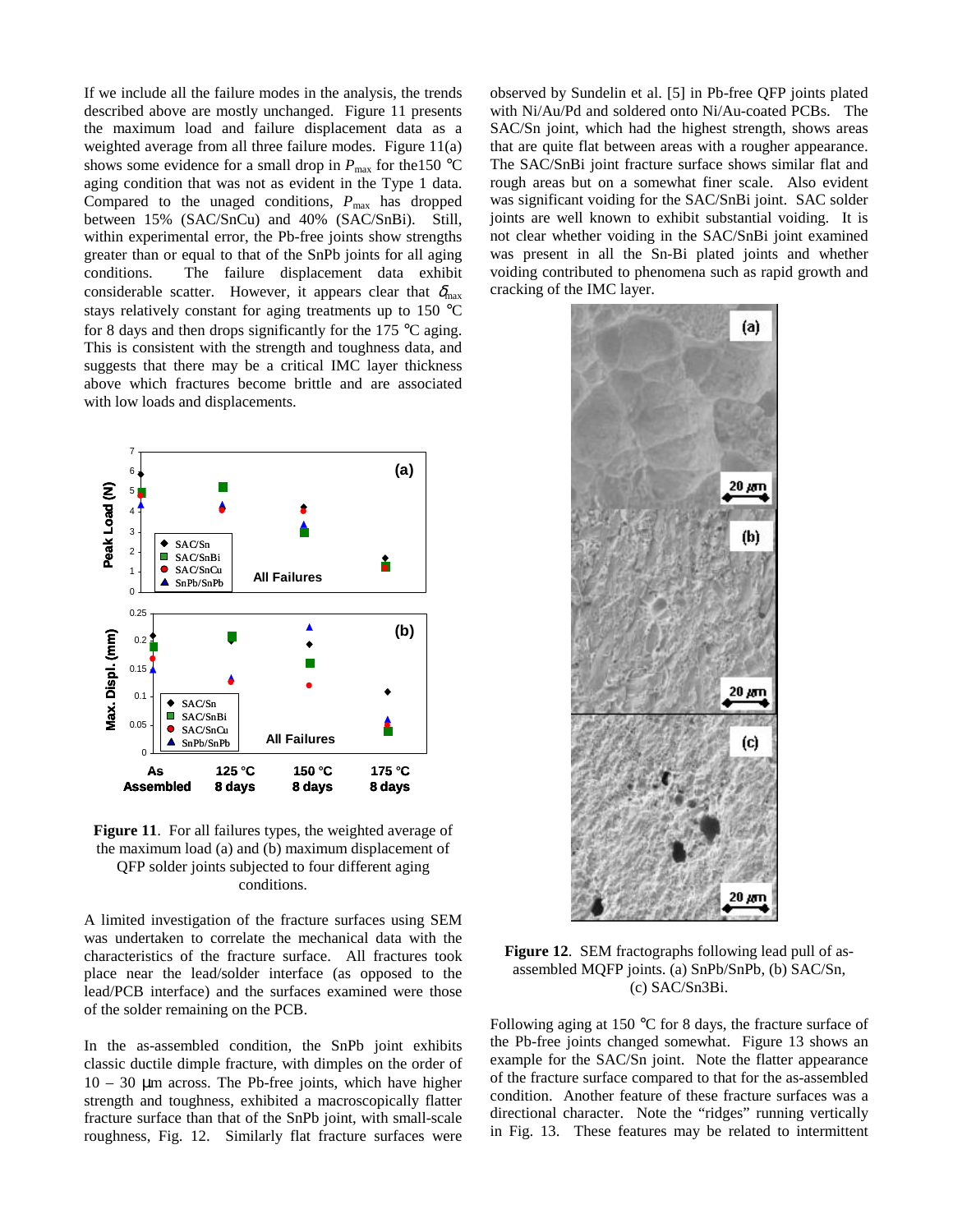"heel-to-toe" peeling of the joint at approximately constant load during fracture, which was common for this aging treatment.

Finally, following aging at 175 °C for 8 days the joints all failed at very low loads and displacements (Figs. 10 and 11). Figure 14 presents the fracture surface of a SAC/Sn joint with this aging treatment. Note the large, flat facets on the fracture surface, indicative of a brittle fracture. Such a fracture surface would be consistent with the thick intermetallic layer produced by such a severe aging, on the order of 10 µm or greater.

#### **Thermal Fatigue Resistance of Leaded Packages**

At the writing of this paper, 3185 accelerated thermal cycles of  $-40$  to  $+125$  °C are complete, and testing is still in progress. A much wider range of packages are being ATC tested than have been studied for aging and strength. In addition to the four types of MQFP joints described in previous sections of this paper, two other Sn-Bi lead plating compositions were included: Sn-1Bi and Sn-6Bi. Moreover, for the MQFP package type, samples with the various Pb-free lead platings are being tested with eutectic Sn-Pb solder to examine "backward compatibility" of the platings. In addition, the PLCC, TSOP and SOIC packages are being ATC tested.



**Figure 13**. SEM fractograph for a SAC/Sn joint aged at 150 °C for 8 days.

Not enough failures have occurred following 3185 cycles to construct Weibull failure plots. The largest number of failures that have occurred are for MQFP packages with the Sn-Pb plating soldered to the PCB with the SAC solder. In this case, 4 of 18 packages have failed. For all other combinations of package type, solder alloy, and lead plating, either 0 or 1 failure has occurred. Although there are not enough data so far to make comparisons among the lead platings, package types, and solder alloys, it seems clear that thermal cycle reliability is not a major issue for the packages and joint metallurgies studied.



**Figure 14**. SEM fractograph for a SAC/Sn joint aged at 175 °C for 8 days.



**Figure 15**. Cross sections of TH joints illustrating complete barrel fill for: (a) Sn-Pb/SnPb, (b) Sn-Pb/Sn-Bi, (c) SAC/Sn-Bi, (d) Sn-Cu/Sn-Bi joints.

## **Through-Hole Joint Evaluation**

As stated in the Introduction, the focus of this limited study on through-hole (TH) joints was on barrel fill and wetting of the solder to the pins. The material combinations of solder/lead plating investigated include: Sn-Pb/Sn-3Bi, SAC/Sn-3Bi, Sn-Cu/Sn-3Bi, and Sn-Pb/Sn-Pb as a control.

Examination using optical microscopy revealed essentially complete filling of the barrel for all material combinations. This finding is illustrated by the cross-sections shown in Figure 15. Note the complete filling of the barrel, the lack of voids, and the clean interfaces between the solder and the leads and barrel. On the bottom side of the board, the pins were observed to be wet well by the solder, and the barrels were filled for all material combinations, as shown in Fig. 16 for Sn-Cu/Sn-Bi joints. On the top side of the board, full barrels were again observed as a general rule. Occasionally a barrel that was not 100% filled on the top side was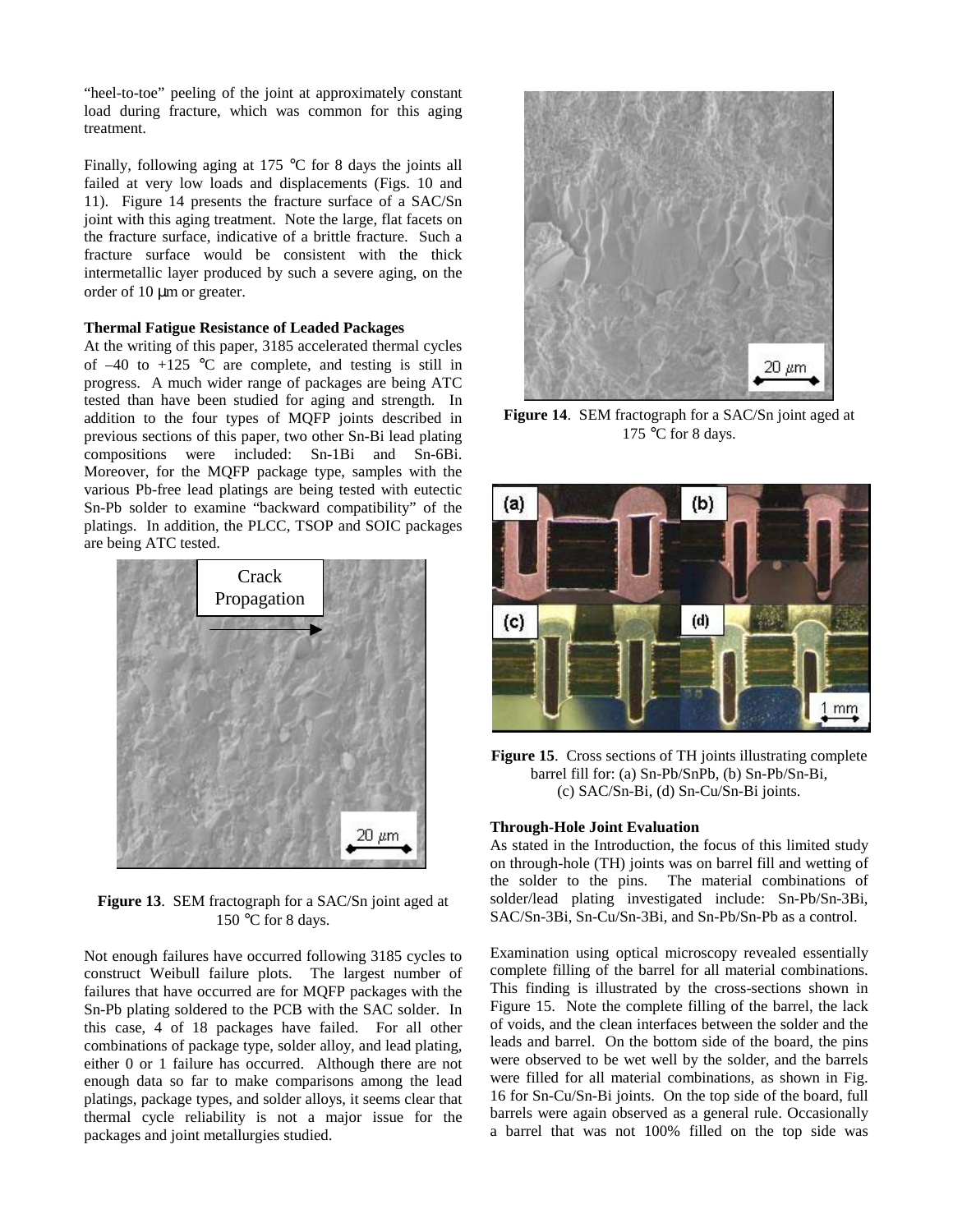observed, but this was quite rare and not limited to a particular material combination. Furthermore, even in these cases the fill was well over 75%. For all material combinations, including Sn-Pb/Sn-Pb, the solder wet up some of leads while not on others on the same part. An example of this behavior is shown for Sn-Pb/Sn-Pb joints and for SAC/Sn-Bi joints in Fig. 17. It is commonly observed that TH joints with full barrels are not a reliability concern. Therefore, based on our observations, we see no evidence to suggest that any of the material combinations studied will result in unreliable TH joints.

#### **SUMMARY AND CONCLUSIONS**

SMT assemblies were made using Pb-free Sn-3.8Ag-0.7Cu solder and leaded components with surface finishes of: pure matte Sn, Sn-3Cu, and Sn alloyed with Bi in concentrations of 1, 3 and 6 weight percent. The impact of these finishes on the intermetallic layer growth during aging, strength, and thermal fatigue resistance of the solder joints was investigated. Furthermore, a limited study of wave soldered, plated through-hole joints was made for Sn-10Pb and Sn-3Bi lead finishes soldered with Sn-4.0Ag-0.5Cu and Sn-0.7Cu Pb-free solder alloys. Based on these experiments, the following conclusions have been made.



**Figure 16**. Wetting of the solder to the pins on the bottom side of a Sn-Cu/Sn-Bi PDIP assembly.

Growth of the Cu<sub>3</sub>Sn + Cu<sub>6</sub>Sn<sub>5</sub> layer at the interface between the copper PCB pad and the solder is slightly slower for the Pb-free joints than for conventional Sn-Pb joints, even though the initial layer thickness is slightly greater for the Pb-free joints. At the interface between the solder and the copper leads, only the  $Cu<sub>6</sub>Sn<sub>5</sub>$  phase was observed. The growth of this layer varied depending on the lead plating alloy. For matte Sn and Sn-3Cu, growth was similar to that observed for Sn-Pb plated leads soldered with eutectic Sn-Pb solder paste, though the apparent activation energy appears to be somewhat greater for the Sn-3Cu plating. Joints with the Sn-3Bi plating exhibited an intermetallic growth rate and activation energy slightly larger than the other joints for moderate aging treatments. For severe aging conditions (e.g. 150 °C for 32 days and

175 °C for 8 days), growth became very rapid and thick, cracked intermetallic layers at the lead/solder interface were observed. Except in these cases, the growth of the intermetallic layers, both at the PCB and lead interfaces, followed a parabolic growth law. Further study is warranted to understand why the growth rate and activation energy for growth of the intermetallic is higher for the Sn-Bi plated leads than for the others platings.



**Figure 17**. Barrel fill and lead wetting on the top side of (a) Sn-Pb/Sn-Pb and (b) SAC/Sn-Bi PDIP assemblies.

The strength and toughness of the Pb-free joints is greater than or equal to that of conventional Sn-Pb joints for all of the terminal finishes studied. Furthermore, the strength and toughness values are essentially maintained for aging treatments that result in a lead/solder IMC layer thickness of 4.5 to 7 µm, compared to an initial thickness of 2 to 3 µm. For severe aging treatments resulting in IMC layers of about 10  $\mu$ m or more (150 °C for 32 days and 175 °C for 8 days), the strength and ductility of all joints becomes significantly degraded and the fractures become brittle in appearance. Such conditions are unlikely to occur in service. Thus, based on these findings, it appears that any of the Pb-free terminal finishes will produce joints with Sn-Ag-Cu solder that have room temperature strength and toughness values at least as good as conventional Sn-Pb joints, even after aging in service. The high IMC growth rates in the Sn-Bi plated leads under severe aging conditions may warrant further study, however, to confirm this conclusion.